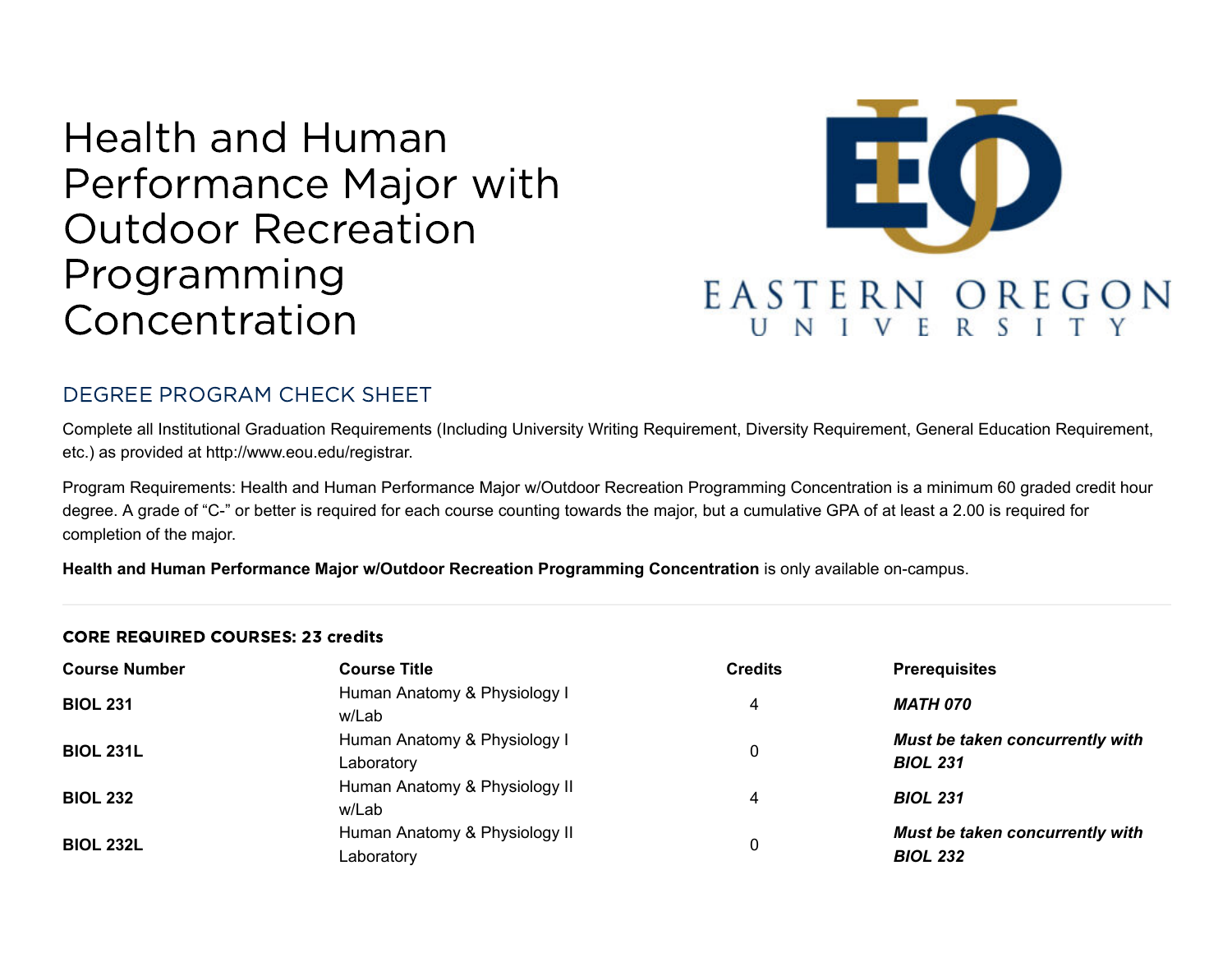| <b>Course Number</b> | <b>Course Title</b>                                       | <b>Credits</b> | <b>Prerequisites</b>                               |
|----------------------|-----------------------------------------------------------|----------------|----------------------------------------------------|
| <b>BIOL 233</b>      | Human Anatomy & Physiology III<br>w/Lab                   | 4              | <b>BIOL 232</b>                                    |
| <b>BIOL 233L</b>     | Human Anatomy & Physiology III<br>Laboratory              | 0              | <b>Must be taken concurrently</b><br>with BIOL 233 |
| <b>HHP 131</b>       | Foundations of Health & Human<br>Performance              | 2              |                                                    |
| <b>HHP 350</b>       | <b>Behavior Change Theory</b>                             | 3              |                                                    |
| <b>HHP 312</b>       | Measurement & Evaluation in<br>Physical Activity & Health | 3              |                                                    |
| <b>HHP 495</b>       | Capstone Seminar                                          |                | <b>Consent of instructor</b>                       |
| <b>HHP 496</b>       | Capstone Course                                           | 2              | <b>HHP 495, consent of instructor</b>              |

### OUTDOOR RECREATION PROGRAMMING REQUIRED COURSES: 25 credit hours

| <b>Course Number</b> | <b>Course Title</b>                                | <b>Credits</b> | <b>Prerequisites</b> |
|----------------------|----------------------------------------------------|----------------|----------------------|
| <b>OUT 201</b>       | Intro to Outdoor Recreation<br>Management          | 3              |                      |
| <b>CH 298</b>        | Lifetime Fitness                                   | 3              |                      |
| <b>OUT 352</b>       | Wilderness First Responder                         | 3              |                      |
| <b>OUT 385</b>       | Recreation Management and<br>Entrepreneurship      | 3              | <b>OUT 201</b>       |
| <b>OUT 409</b>       | Internship in Outdoor Recreation and<br>Leadership | 3              | <b>OUT 201</b>       |
| <b>OUT 415</b>       | Outdoor Leadership                                 | 4              | <b>OUT 201</b>       |
| <b>CH 412</b>        | Program Planning                                   | 3              |                      |
| <b>CH 413</b>        | <b>Program Evaluation</b>                          | 3              | <b>CH 412</b>        |

## OUTDOOR RECREATION PROGRAMMING ELECTIVE COURSES: 12 credit hours

#### *Complete 12 credit hours from the following courses:*

| <b>Course Number</b> | <b>Course Title</b>                  | <b>Credits</b> | <b>Prerequisites</b> |
|----------------------|--------------------------------------|----------------|----------------------|
| <b>CH 198</b>        | <b>Outdoor Activity and Lifetime</b> |                |                      |
|                      | Wellness                             |                |                      |